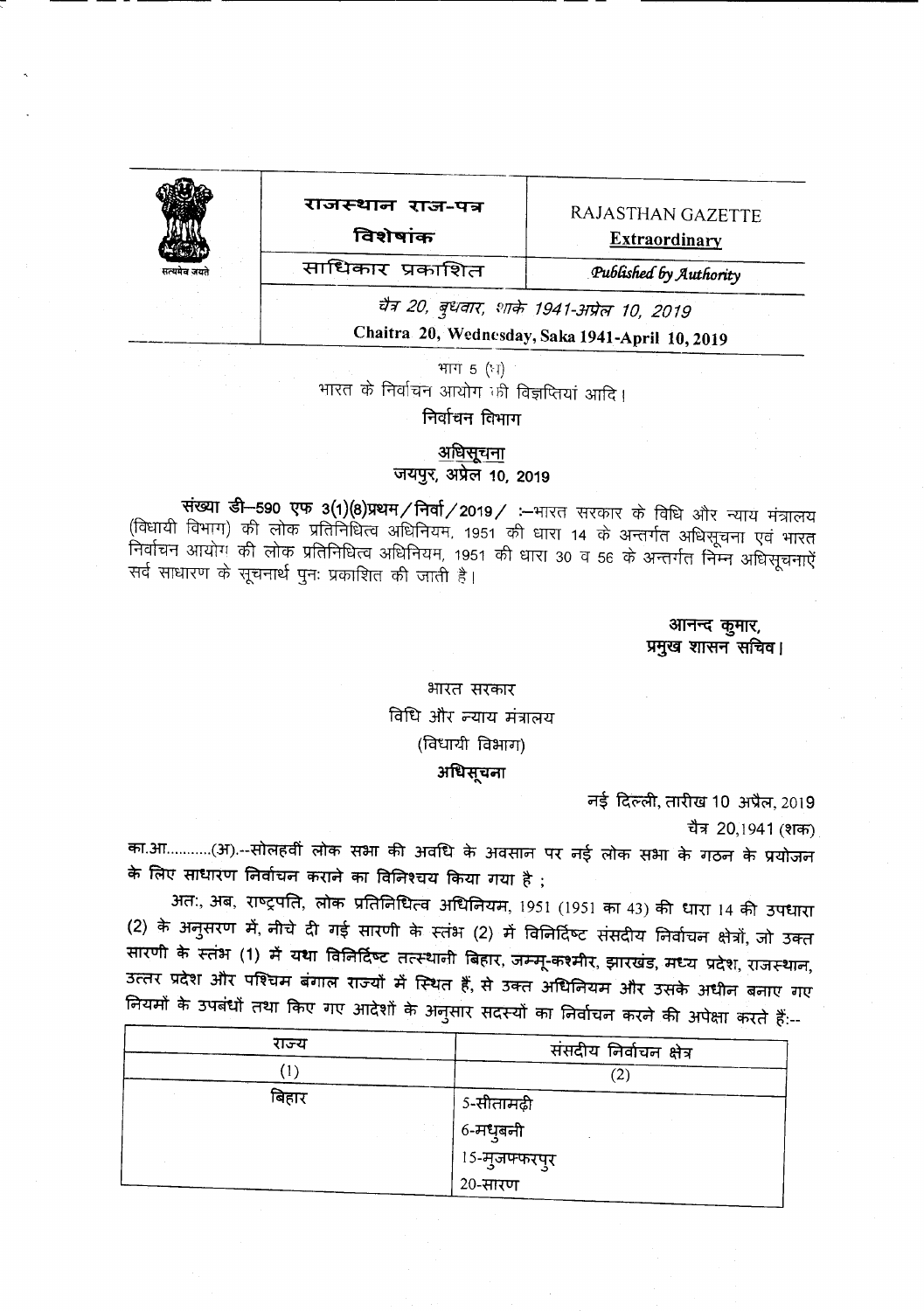| जन्मू-कश्मीर | 4-लद्दाख                |
|--------------|-------------------------|
| झारखंड       | 5-कोडरमा                |
|              | 8-रांची                 |
|              | 11-खूंटी (अ.ज.जा.)      |
|              | 14-हजारीबाग             |
| मध्य प्रदेश  | 6-टीकमगढ़ (अ.जा.)       |
|              | 7-दमोह                  |
|              | 8-खजुराहो               |
|              | 9-सतना                  |
|              | 10-रीवा                 |
|              | 17-होशंगाबाद            |
|              | 29-बैतूल (अ.ज.जा.)      |
| राजस्थान     | 1-गंगानगर (अ.जा.)       |
|              | 2-बीकानेर (अ.जा.)       |
|              | 3-चूरू                  |
|              | 4-झुन्झुन्              |
|              | 5-सीकर                  |
|              | 6-जयपुर ग्रामीण         |
|              | 7-जयपुर                 |
|              | 8-अलवर                  |
|              | 9-भरतपुर (अ.जा.)        |
|              | 10-करौली-धौलपुर (अ.जा.) |
|              | 11-दौसा (अ.ज.जा.)       |
|              | 14-नांगौर               |
| उत्तर प्रदेश | 29-धौरहरा               |
|              | $30 -$ सीतापुर          |
|              | 34-मोहनलालगंज (अ.जा.)   |
|              | 35-लखनऊ                 |
|              | 36-राय बरेली            |
|              | 37-अमेटी                |
|              | 48-बांदा                |
|              | 49-फतेहपुर              |
|              | 50-कौशाम्बी (अ.जा.)     |
|              | 53-बाराबंकी (अ.जा.)     |
|              | 54-फैजाबाद              |
|              | 56-बहराइच (अ.जा.)       |
|              |                         |
|              |                         |

 $\langle \cdot \rangle$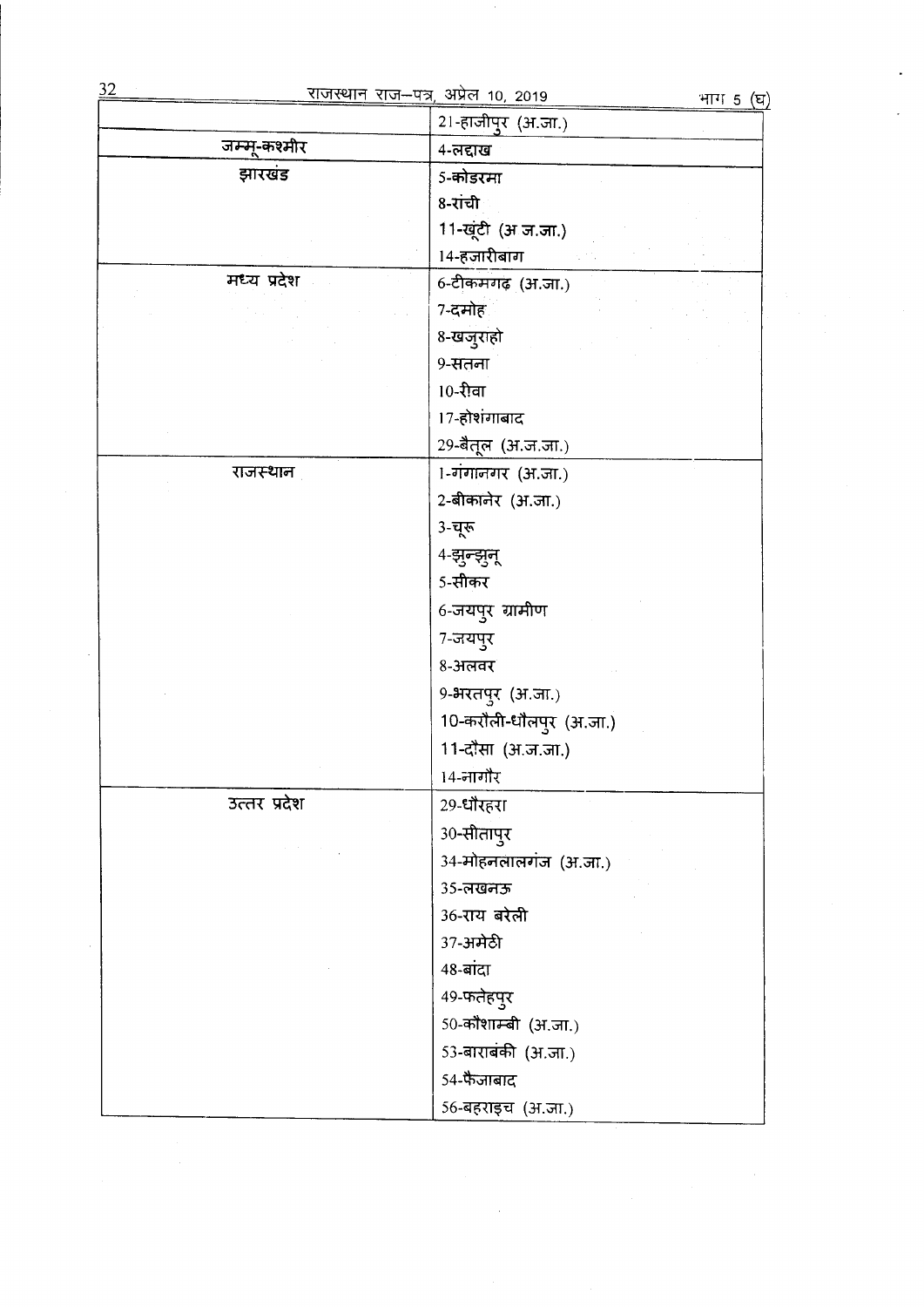| भाग 5 (घ) |              | <u>राजस्थान राज</u> –पत्र, अप्रेल 10, 2019 | 33 |
|-----------|--------------|--------------------------------------------|----|
|           |              | 57-कैसरगंज                                 |    |
|           |              | 59-गोन्डा                                  |    |
|           | पश्चिम बंगाल | 14-बनगांव (अ.जा.)                          |    |
|           |              | 15-बैरकपुर                                 |    |
|           |              | 25-हावड़ा                                  |    |
|           |              | 26-उल्बेरिया                               |    |
|           |              | 27-श्रीरामपुर                              |    |
|           |              | 28-हुगली                                   |    |
|           |              | 29-आरामबाग (अ.जा.)                         |    |

### [फा0सं0 एच-11024(1)/2019-वि0 2] डा0 रीटा वशिष्ट.

### अपर सचिव, भारत सरकार।

### GOVERNMENT OF INDIA MINISTRY OF LAW AND JUSTICE (Legislative Department)

### New Delhi, the 10<sup>th</sup> April, 2019 Chaitra 20, 1941 (SAKA).

#### NOTIFICATION

S.O. (E).— Whereas it has been decided to hold a general election for the purpose of constituting a new House of the People, on the expiration of the term of Sixteenth House of the People;

Now, therefore, in pursuance of sub-section (2) of section 14 of the Representation of the People Act, 1951 (43 of 1951), the President is pleased to call upon the Parliamentary constituencies, specified, in column (2) of the Table given below comprised within the corresponding States of Bihar, Jammu & Kashmir, Jharkhand, Madhya Pradesh, Rajasthan, Uttar Pradesh and West Bengal as specified in column (1) of the said Table, to elect the Members in accordance with the provisions of the said Act and of the rules and orders made thereunder:

| <b>STATE</b>               | PARLIAMENTARY CONSTITUENCY |
|----------------------------|----------------------------|
|                            | (2)                        |
| <b>BIHAR</b>               | 5-Sitamarhi                |
|                            | 6-Madhubani                |
|                            | 15-Muzaffarpur             |
|                            | 20-Saran                   |
|                            | 21-Hajipur (SC)            |
| <b>JAMMU &amp; KASHMIR</b> | 4-Ladakh                   |
| <b>JHARKHAND</b>           | 5-Kodarma                  |
|                            | 8-Ranchi                   |
|                            | 11-Khunti (ST)             |
|                            | 14-Hazaribagh              |
| <b>MADHYA PRADESH</b>      | 6-Tikamgarh (SC)           |
|                            | 7-Damoh                    |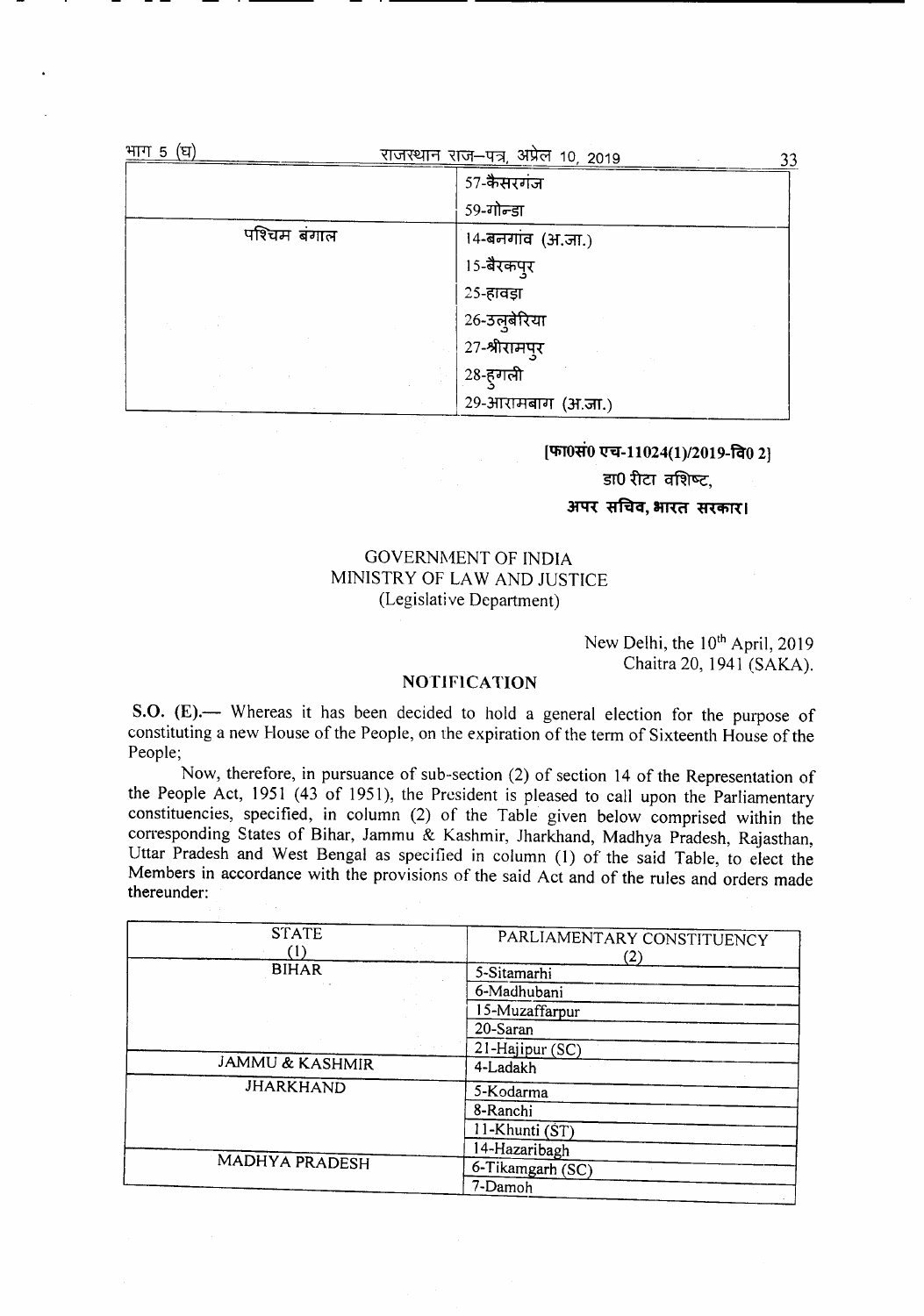| 34                   | <u>राजस्थान राज-पत्र,</u> अप्रेल 10, 2019 | भाग 5 (घ) |
|----------------------|-------------------------------------------|-----------|
|                      | 8-Khajuraho                               |           |
|                      | $9 - \frac{1}{3}$                         |           |
|                      | $10$ -Rewa                                |           |
|                      | 17-Hoshangabad                            |           |
|                      | $29$ -Betul (ST)                          |           |
| <b>RAJASTHAN</b>     | 1-Ganganagar (SC)                         |           |
|                      | 2-Bikaner (SC)                            |           |
|                      | $3 - Churu$                               |           |
|                      | 4-Jhunjhunu                               |           |
|                      | $5-Sikar$                                 |           |
|                      | 6-Jaipur Rural                            |           |
|                      | 7-Jaipur                                  |           |
|                      | $8 -$ Alwar                               |           |
|                      | 9-Bharatpur (SC)                          |           |
|                      | 10-Karauli-Dholpur (SC)                   |           |
|                      | $11$ -Dausa (ST)                          |           |
|                      | 14-Nagaur                                 |           |
| <b>UTTAR PRADESH</b> | 29-Dhaurahra                              |           |
|                      | 30-Sitapur                                |           |
|                      | 34-Mohanlalganj (SC)                      |           |
|                      | 35-Lucknow                                |           |
|                      | 36-Rae Bareli                             |           |
|                      | 37-Amethi                                 |           |
|                      | 48-Banda                                  |           |
|                      | 49-Fatehpur                               |           |
|                      | 50-Kaushanbi (SC)                         |           |
|                      | 53-Barabanki (SC)                         |           |
|                      | 54-Faizabad                               |           |
|                      | 56-Bahraich (SC)                          |           |
|                      | 57-Kaiserganj                             |           |
|                      | $59 -$ Gonda                              |           |
| <b>WEST BENGAL</b>   | 14-Bangaon $(SC)$                         |           |
|                      | 15-Barrackpur                             |           |
|                      | 25-Howrah                                 |           |
|                      | 26-Ulubria                                |           |
|                      | 27-Sreerampur                             |           |
|                      | 28-Hooghly                                |           |
|                      | 29-Arambag (SC)                           |           |
|                      |                                           |           |

### **[F. No.** H-1l024(1)/2019~Lea.1I1 DR. REETA VASISIITA, **ADDITIONAL SECRETARY TO THE GOVERNMENT OF INDIA**

 $\frac{1}{2}$  **भारत** निर्वाचन आयोग

f.l~:qii1 **~,3f1JTcn m,~ ~ - <sup>110001</sup>**

**<u>दिनांक:10 अप्रैल, 2019</u>** 

20 चैत्र, 1941 (शक)

अधिसूचना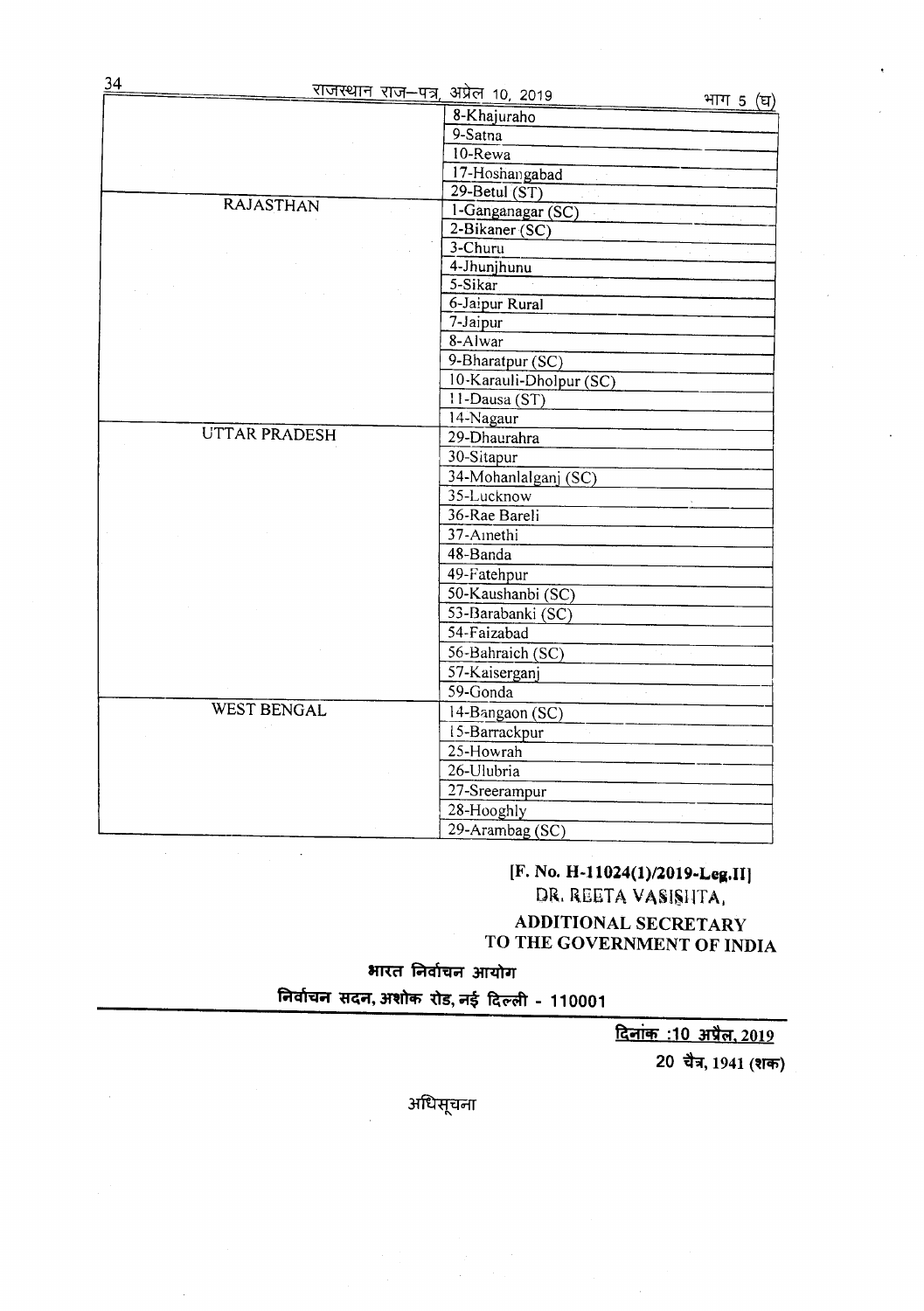भाग 5 (घ)

### <u>राजस्थान राज—पत्र,</u> अप्रेल 10, 2019

सं.464/ईपीएस/2019(5) ∹यतः, भारत के राष्ट्रपति द्वारा लोक प्रतिनिधित्व अधिनियम, 1951 (1951 का 43) की धारा 14 की उपधारा(2) के अंतर्गत जारी अधिसूचना जिसे भारत के राजपत्र में 10 अप्रैल, 2019 (बुधवार) में प्रकाशित करवाया गया, के द्वारा, नीचे दी गई अनुसूची में स्तंभ (1) में उल्लिखित राज्यों अथवा संघ शासित क्षेत्रों में उक्त अनुसूची के कॉलम (2) में विनिर्दिष्ट प्रत्येक संसदीय निर्वाचन क्षेत्र से यह अपेक्षा की गई है कि उक्त अधिनियम के प्रावधानों और उसके अंतर्गत नियमों और किए गए आदेशों के अनुसार लोक सभा के लिए सदस्य निर्वाचित कर दिए जाएं;

अत:, अब, उक्त अधिनियम की धारा 30 और 56 के अनुसरण में, भारत निर्वाचन आयोग  $2.$ एतद्दवारा -

- उक्त निर्वाचन के सम्बन्ध में उक्त अनुसूची में विनिर्दिष्ट प्रत्येक संसदीय निर्वाचन क्षेत्र के  $(3f)$ लिए निम्नलिखित **निर्धारित** करता है:
	- (क) नाम निर्देशन करने की अंतिम तारीख 18 अप्रैल, 2019 (गुरूवार)
	- (ख) नाम निर्देशन की संवीक्षा की तारीख 20 अप्रैल, 2019 (शनिवार)
	- (ग) अभ्यर्थिताएं वापस लेने की अंतिम तारीख 22 अप्रैल, 2019 (सोमवार)
	- (घ) नीचे की अनुसूची के कॉलम (3) में विनिर्दिष्ट तारीख को ऐसी तारीख के रूप में निर्धारित करता है जिसको यदि आवश्यक हुआ तो, उक्त **अनुसूची** के कॉलम (2) में तद्नुरूपी प्रविष्टि में विनिर्दिष्ट संसदीय निर्वाचन क्षेत्रों में मतदान होगा ; और
	- (ङ) ऐसी तारीख जिससे पहले उपर्युक्त सभी संसदीय निर्वाचन क्षेत्रों में निर्वाचन सम्पन्न हो जाएगा - 27 मई, 2019 (सोमवार); और
- उक्त अनुसूची के कॉलम (4) में विनिर्दिष्ट समय को, **ऐसे समय के रूप में नियत करता है**  $(3\pi)$ जिसके दौरान, यदि आवश्यक हुआ तो उक्त अनुसूची के कॉलम (2) में विनिर्दिष्ट तद्नुरूपी प्रविष्टि के अनुसार निर्वाचन क्षेत्रों में, उपर्युक्त निर्वाचन के लिए, इसके कॉलम (3) में ऐसे निर्वाचन क्षेत्र के सामने विनिर्दिष्ट तारीख को मतदान होगा।

|                         |                    | <u>जज्जन लियायल कान, भरादान का ताराख</u> एवं समय |                                         |
|-------------------------|--------------------|--------------------------------------------------|-----------------------------------------|
|                         |                    | <u>चरण-V</u>                                     |                                         |
| राज्य/संघ शासित क्षेत्र | संसदीय निर्वाचन    | मतदान की तारीख                                   | मतदान का समय                            |
| (1)                     | क्षेत्र<br>(2)     | (3)                                              |                                         |
|                         |                    |                                                  | (4)                                     |
|                         | 5- सीतामढी         | 6 मई, 2019 (सोमवार)                              | पूर्वा. 07:00 बजे से अपरा. 06:00 बजे तक |
| विहार                   | 6- मधुबनी          | 6 मई, 2019 (सोमवार)                              | पूर्वा. 07:00 बजे से अपरा. 06:00 बजे तक |
|                         | 15- मुजफ्फरपुर     | 6 मई, 2019 (सोमवार)                              | पूर्वा. 07:00 बजे से अपरा. 06:00 बजे तक |
|                         | 20-सारण            | 6 मई, 2019 (सोमवार)                              | पूर्वा. 07:00 बजे से अपरा. 06:00 बजे तक |
|                         | 21-हाजीपूर (अ.जा)  | 6 मई, 2019 (सोमवार)                              | पूर्वा. 07:00 बजे से अपरा. 06:00 बजे तक |
|                         |                    |                                                  |                                         |
| जम्मू-कश्मीर            | 4- लद्दाख          | 6 मई, 2019 (सोमवार)                              | पूर्वा. 07:00 बजे से अपरा. 06:00 बजे तक |
| झारखंड                  | 5-कोडरमा           |                                                  |                                         |
|                         |                    | 6 मई, 2019 (सोमवार)                              | पूर्वा. 07:00 बजे से अपरा. 04:00 बजे तक |
|                         | 8-रांची            | 6 मई, 2019 (सोमवार)                              | पूर्वा. 07:00 बजे से अपरा. 04:00 बजे तक |
|                         | 11-खूंटी (अ.ज.जा.) | 6 मई, 2019 (सोमवार)                              | पूर्वा. 07:00 बजे से अपरा. 04:00 बजे तक |

<u>अनसूची</u> ਸੰਸਟੀਰ ਜਿਗੰਗਤ ਖੇਡ, ਸਤਰਾਤ ਵੀ ਤਾਮੀ 35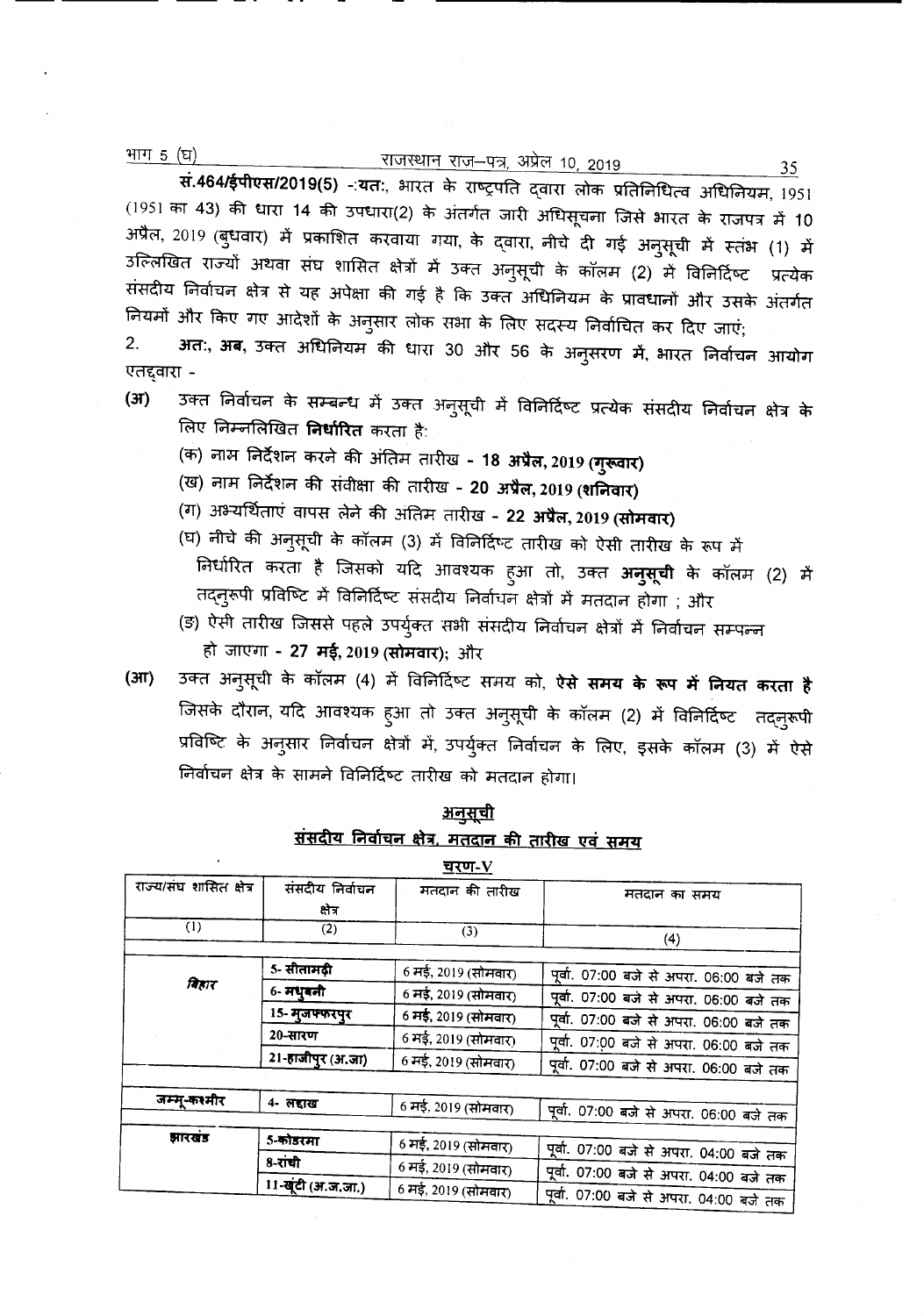| 36              |                     | <u>राजस्थान राज</u> –पत्र, अप्रेल 10, 2019 |                                         | <u>भाग 5 (घ)</u> |
|-----------------|---------------------|--------------------------------------------|-----------------------------------------|------------------|
|                 | 14-हजारीबाग         | 6 मई, 2019 (सोमवार) -                      | पूर्वा. 07:00 बजे से अपरा. 04:00 बजे तक |                  |
|                 |                     |                                            |                                         |                  |
|                 | 6-टीकमगढ़ (अ.जा)    | 6 मई, 2019 (सोमवार)                        | पूर्वा. 07:00 बजे से अपरा. 06:00 बजे तक |                  |
| मध्य प्रदेश     | 7-दमोह              | 6 मई, 2019 (सोमवार)                        | पूर्वा. 07:00 बजे से अपरा. 06:00 बजे तक |                  |
|                 | 8-खजुराहो           | 6 मई, 2019 (सोमवार)                        | पूर्वा. 07:00 बजे से अपरा. 06:00 बजे तक |                  |
| मध्य प्रदेश     | 9-सतना              | 6 मई, 2019 (सोमवार)                        | पूर्वा. 07:00 बजे से अपरा. 06:00 बजे तक |                  |
|                 | 10-रीवा             | 6 मई, 2019 (सोमवार)                        | पूर्वा. 07:00 बजे से अपरा. 06:00 बजे तक |                  |
|                 | 17-होशंगाबाद        | 6 मई, 2019 (सोमवार)                        | पूर्वा. 07:00 बजे से अपरा. 06:00 बजे तक |                  |
|                 | 29-बैतूल (अ.ज.जा)   | 6 मई, 2019 (सोमवार)                        | पूर्वा. 07:00 बजे से अपरा. 06:00 बजे तक |                  |
|                 |                     |                                            |                                         |                  |
| <u>राजस्थान</u> | 1-गंगानगर (अ.जा.)   | 6 मई, 2019 (सोमवार)                        |                                         |                  |
|                 | 2-बीकानेर (अ.जा.)   | 6 मई, 2019 (सोमवार)                        | पूर्वा. 07:00 बजे से अपरा. 06:00 बजे तक |                  |
|                 |                     |                                            | पूर्वा. 07:00 बजे से अपरा. 06:00 बजे तक |                  |
|                 | 3-चूरू              | 6 मई, 2019 (सोमवार)                        | पूर्वा. 07:00 बजे से अपरा. 06:00 बजे तक |                  |
|                 | 4-झुन्झुन्          | 6 मई, 2019 (सोमवार)                        | पूर्वा. 07:00 बजे से अपरा. 06:00 बजे तक |                  |
|                 | 5-सीकर              | 6 मई, 2019 (सोमवार)                        | पूर्वा. 07:00 बजे से अपरा. 06:00 बजे तक |                  |
|                 | 6-जयपुर ग्रामीण     | 6 मई, 2019 (सोमवार)                        | पूर्वा. 07:00 बजे से अपरा. 06:00 बजे तक |                  |
|                 | 7-जयपुर             | 6 मई, 2019 (सोमवार)                        | पूर्वा. 07:00 बजे से अपरा. 06:00 बजे तक |                  |
|                 | 8-अलवर              | 6 मई, 2019 (सोमवार)                        | पूर्वा. 07:00 बजे से अपरा. 06:00 बजे तक |                  |
|                 | 9-भरतपुर (अ.जा.)    | 6 मई, 2019 (सोमवार)                        | पूर्वा. 07:00 बजे से अपरा. 06:00 बजे तक |                  |
|                 | 10-करौली-धौलपुर     | 6 मई, 2019 (सोमवार)                        | पूर्वा. 07:00 बजे से अपरा. 06:00 बजे तक |                  |
|                 | (अ.जा.)             |                                            |                                         |                  |
|                 | 11-दौसा (अ.ज.जा.)   | 6 मई, 2019 (सोमवार)                        | पूर्वा. 07:00 बजे से अपरा. 06:00 बजे तक |                  |
|                 | 14-नागौर            | 6 मई, 2019 (सोमवार)                        | पूर्वा. 07:00 बजे से अपरा. 06:00 बजे तक |                  |
|                 |                     |                                            |                                         |                  |
| उत्तर प्रदेश    | 29-धौरहरा           | 6 मई, 2019 (सोमवार)                        | पूर्वा. 07:00 बजे से अपरा. 06:00 बजे तक |                  |
|                 | 30-सीतापुर          | 6 मई, 2019 (सोमवार)                        | पूर्वा. 07:00 बजे से अपरा. 06:00 बजे तक |                  |
|                 | 34-मोहनलालगंज       | 6 मई, 2019 (सोमवार)                        | पूर्वा. 07:00 बजे से अपरा. 06:00 बजे तक |                  |
|                 | (अ.जा.)             |                                            |                                         |                  |
|                 | 35-लखनऊ             | 6 मई, 2019 (सोमवार)                        | पूर्वा. 07:00 बजे से अपरा. 06:00 बजे तक |                  |
|                 | 36-राय बरेली        | 6 मई, 2019 (सोमवार)                        | पूर्वा. 07:00 बजे से अपरा. 06:00 बजे तक |                  |
|                 | 37-अमेठी            | 6 मई, 2019 (सोमवार)                        | पूर्वा. 07:00 बजे से अपरा. 06:00 बजे तक |                  |
|                 | 48-बांदा            | 6 मई, 2019 (सोमवार)                        | पूर्वा. 07:00 बजे से अपरा. 06:00 बजे तक |                  |
|                 | 49-फतेहपुर          | 6 मई, 2019 (सोमवार)                        | पूर्वा. 07:00 बजे से अपरा. 06:00 बजे तक |                  |
|                 | 50-कौशाम्बी (अ.जा.) | 6 मई, 2019 (सोमवार)                        | पूर्वा. 07:00 बजे से अपरा. 06:00 बजे तक |                  |
|                 | 53-बाराबंकी (अ.जा.) | 6 मई, 2019 (सोमवार)                        | पूर्वा. 07:00 बजे से अपरा. 06:00 बजे तक |                  |
|                 | 54-फैजाबाद          | 6 मई, 2019 (सोमवार)                        | पूर्वा. 07:00 बजे से अपरा. 06:00 बजे तक |                  |
|                 | 56-बहराइच (अ.जा.)   | 6 मई, 2019 (सोमवार)                        | पूर्वा. 07:00 बजे से अपरा. 05:00 बजे तक |                  |
|                 | 57-कैसरगंज          | 6 मई, 2019 (सोमवार)                        | पूर्वा. 07:00 बजे से अपरा. 06:00 बजे तक |                  |
|                 | 59-गोन्डा           | 6 मई, 2019 (सोमवार)                        |                                         |                  |
|                 |                     |                                            | पूर्वा. 07:00 बजे से अपरा. 06:00 बजे तक |                  |
| पश्चिम बंगाल    | 14-बनगांउ (अ.जा.)   | 6 मई, 2019 (सोमवार)                        | पूर्वा. 07:00 बजे से अपरा. 06:00 बजे तक |                  |
|                 | 15-बैरकपुर          | 6 मई, 2019 (सोमवार)                        | पूर्वा. 07:00 बजे से अपरा. 06:00 बजे तक |                  |
|                 | 25-हावड़ा           | 6 मई, 2019 (सोमवार)                        | पूर्वा. 07:00 बजे से अपरा. 05:00 बजे तक |                  |
|                 | 26-उलुबेरिया        | 6 मई, 2019 (सोमवार)                        | पूर्वा. 07:00 बजे से अपरा. 06:00 बजे तक |                  |
|                 | 27-श्रीरामपुर       | 6 मई, 2019 (सोमवार)                        |                                         |                  |
|                 |                     |                                            | पूर्वा. 07:00 बजे से अपरा. 06:00 बजे तक |                  |

 $\hat{\boldsymbol{\beta}}$  $\ddot{\phantom{0}}$ 

 $\hat{\mathcal{A}}$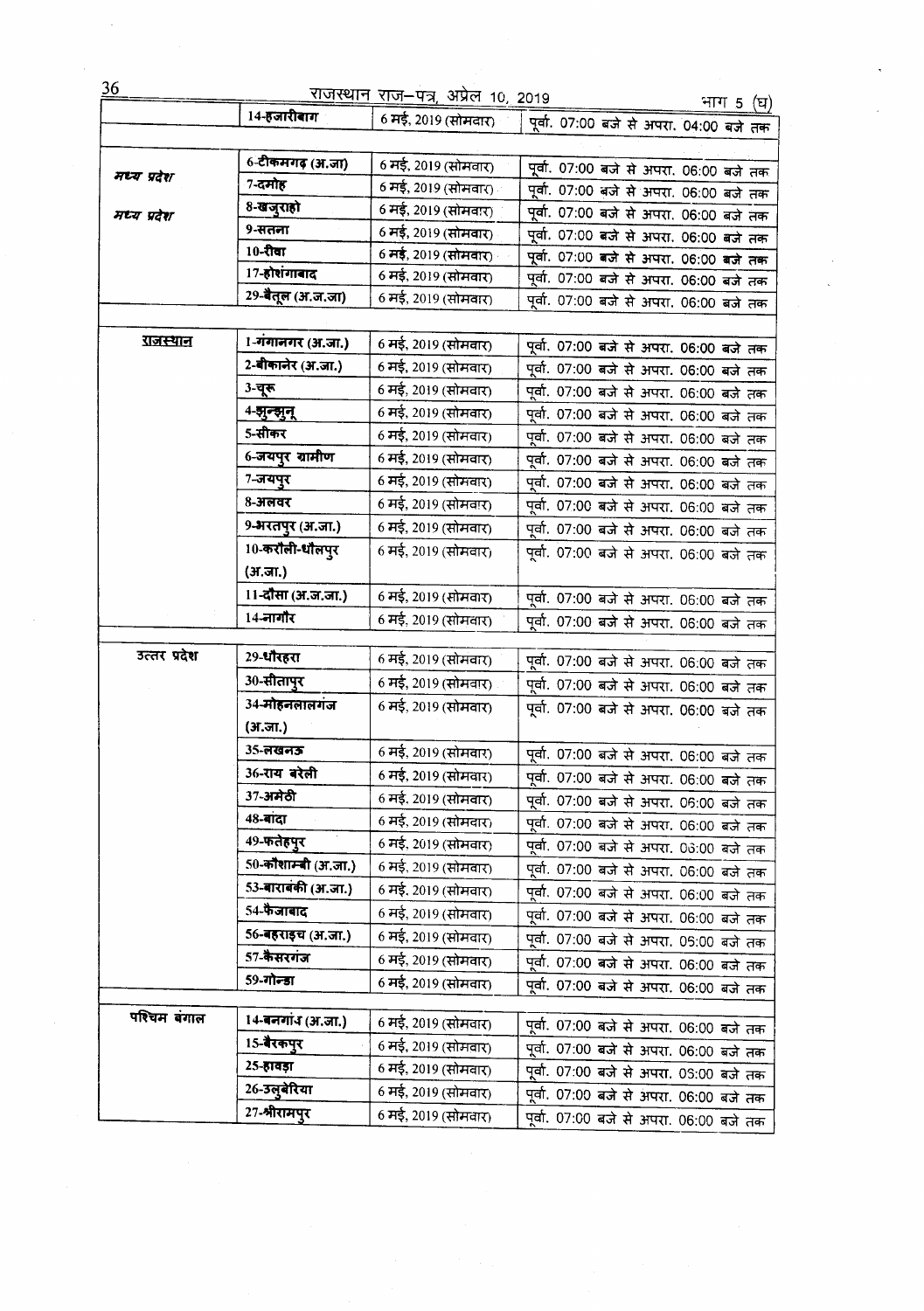| г<br>ਸ<br>I |  |
|-------------|--|
|-------------|--|

#### राजस्थान राज-पत्र अप्रेल 10 2019

| 28-हगली    | , 6 मई, 2019 (सोमवार) | <sub>ा</sub> पूर्वा. 07:00 बजे से अपरा. 06:00 बजे तक ' |  |
|------------|-----------------------|--------------------------------------------------------|--|
| 29-आरामबाग | 6 मई. 2019 (सोमवार)   | । पूर्वा. 07:00 बजे से अपरा. 06:00 बजे तक '            |  |
| (अ.जा.)    |                       |                                                        |  |

आदेश से.

 $27$ 

सुमित मुखर्जी,

प्रधान सचिव.

भारत निर्वाचन आयोग।

### ELECTION COMMISSION OF INDIA

Nirvachan Sadan, Ashoka Road, New Delhi-ll0 001

#### Dated: the 10<sup>th</sup> April, 2019 20 Chaitra, 1941(Saka)

#### NOTIFICATION

No. *464IEPS/2019(5) :-* WHEREAS, the President of India has, by notification issued under sub-section (2) of Section 14 of the Representation of People Act, 1951 (43 of 1951) and published in the Gazette of India on the 10th April, 2019 (Wednesday), been pleased to call upon each of the parliamentary constituencies, specified in column (2) of the Schedule below, in the States or Union Territories mentioned in column (1), of the Schedule to elect members to the House of the People, in accordance with the provisions of the said Act and of the rules and orders made thereunder;

2. Now, therefore, in pursuance of Sections 30 and 56 of the said Act, the Election Commission of India hereby-

- (A) Appoints, with respect to the said election, from each of the parliamentary constituencies specified in the said Schedule, -
	- (a) the 18<sup>th</sup> April, 2019 (Thursday), as the last date for making nominations;
	- (b) the  $20$ <sup>th</sup> April, 2019 (Saturday), as the date for scrutiny of nominations;
	- (c) the 22nd April, 2019 (Monday), as the last date for withdrawal of candidatures;
	- (d) the date specified in column (3) of the SCHEDULE below, as the date on which a poll shall, if necessary, be taken in the parliamentary constituencies, specified in the corresponding entry in column (2) of the said Schedule; and
	- (e) the 27th May, 2019 (Monday), as the date before which the election shall be completed in all the above mentioned parliamentary constituencies; and
- (B) Fixes the hours specified in column (4) of the said Schedule, as the hours during which the poll shall, if necessary, be taken in the constituencies, specified in the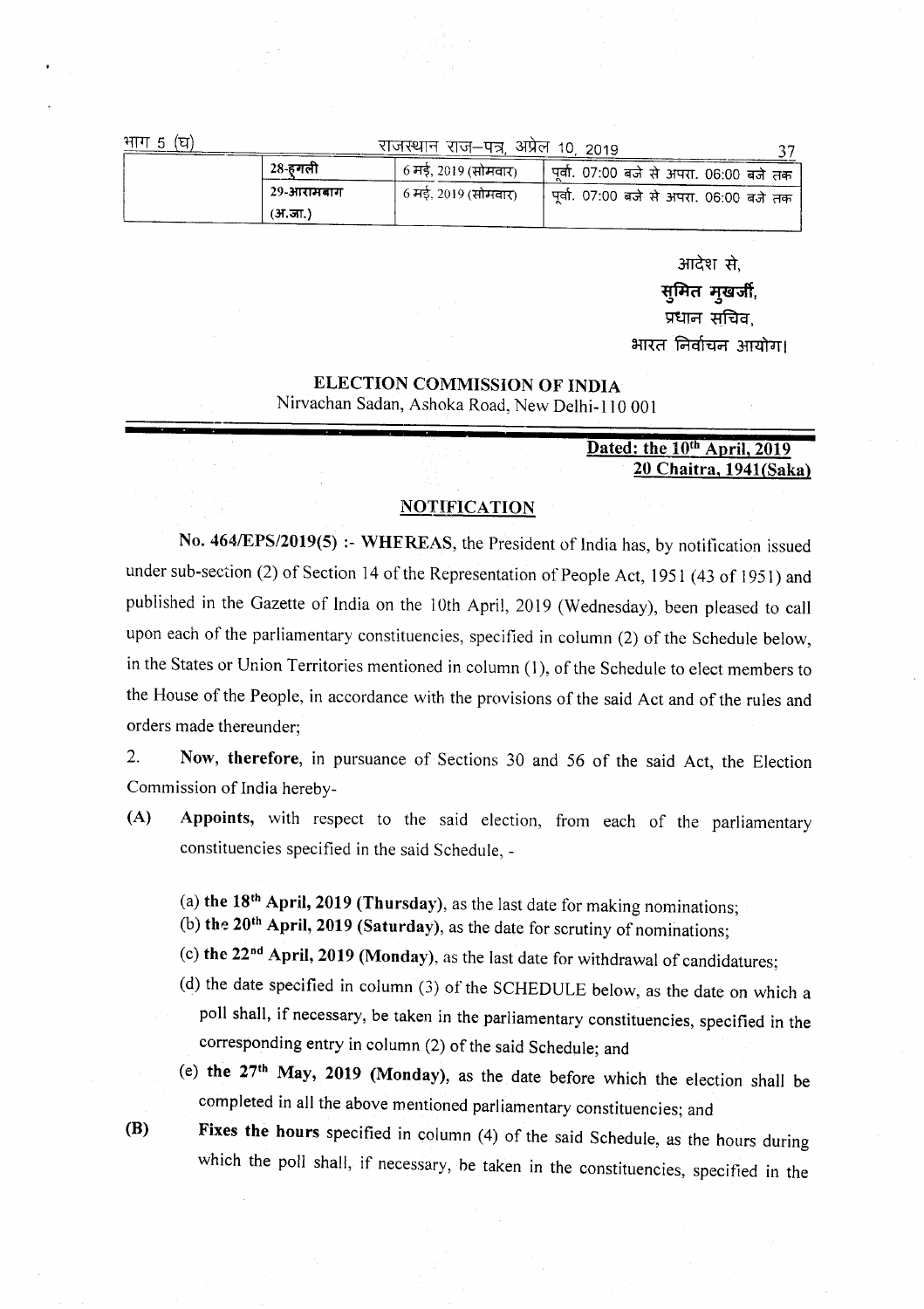#### 38 ~ "®l-tf3r, ~. 10,2019 . . '+fI1T 5~

corresponding entry in column  $(2)$  of the said Schedule, on the date specified against such constituency in column (3) thereof, for the above election.

| State/Union Territory<br>Parliamentary<br>Date of Poll<br>Hours of Poll<br>Constituency<br>(1)<br>(2)<br>(3)<br>(4)<br><b>BIHAR</b><br>5-Sitamarhi<br>6th May 2019, (Monday)<br>07:00 AM to 06:00 PM<br>6-Madhubani<br>$6th$ May 2019, (Monday)<br>07:00 AM to 06:00 PM<br>15-Muzaffarpur<br>6 <sup>th</sup> May 2019, (Monday)<br>07:00 AM to 06:00 PM<br>$20-Saran$<br>6 <sup>th</sup> May 2019, (Monday)<br>07:00 AM to 06:00 PM<br>21-Hajipur (SC)<br>6 <sup>th</sup> May 2019, (Monday)<br>07:00 AM to 06:00 PM<br>JAMMU &<br>4-Ladakh<br>$6th$ May 2019, (Monday)<br>07:00 AM to 06:00 PM<br><b>KASHMIR</b><br><b>JHARKHAND</b><br>5-Kodarma<br>$6th$ May 2019, (Monday)<br>07:00 AM to 04:00 PM<br>8-Ranchi<br>6 <sup>th</sup> May 2019, (Monday)<br>07:00 AM to 04:00 PM<br>11-Khunti (ST)<br>$6th$ May 2019, (Monday)<br>07:00 AM to 04:00 PM<br>14-Hazaribagh<br>6 <sup>th</sup> May 2019, (Monday)<br>07:00 AM to 04:00 PM<br><b>MADHYA</b><br>06-Tikamgarh (SC)<br>$6th$ May 2019, (Monday)<br>07:00 AM to 06:00 PM<br><b>PRADESH</b><br>07-Damoh<br>$6th$ May 2019, (Monday)<br>07:00 AM to 06:00 PM<br>08-Khajuraho<br>$6th$ May 2019, (Monday)<br>07:00 AM to 06:00 PM<br>09-Satna<br>6 <sup>th</sup> May 2019, (Monday)<br>07:00 AM to 06:00 PM<br>10-Rewa<br>$6th$ May 2019, (Monday)<br>07:00 AM to 06:00 PM<br>17-Hoshangabad<br>$6th$ May 2019, (Monday)<br>07:00 AM to 06:00 PM<br>29-Betul (ST)<br>$6th$ May 2019, (Monday)<br>07:00 AM to 06:00 PM<br><b>RAJASTHAN</b><br>1- Ganganagar (SC)<br>6 <sup>th</sup> May 2019, (Monday)<br>07:00 AM to 06:00 PM<br>2- Bikaner (SC)<br>$6th$ May 2019, (Monday)<br>07:00 AM to 06:00 PM<br>3- Churu<br>$6th$ May 2019, (Monday)<br>07:00 AM to 06:00 PM<br>4- Jhunjhunu<br>$6th$ May 2019, (Monday)<br>07:00 AM to 06:00 PM<br>5-Sikar<br>6 <sup>th</sup> May 2019, (Monday)<br>07:00 AM to 06:00 PM<br>6- Jaipur Rural<br>$6th$ May 2019, (Monday)<br>07:00 AM to 06:00 PM<br>7- Jaipur<br>$6th$ May 2019, (Monday)<br>$07:00$ AM to 06:00 PM<br>8- Alwar<br>$6th$ May 2019, (Monday)<br>07:00 AM to 06:00 PM<br>9- Bharatpur (SC)<br>6th May 2019, (Monday)<br>07:00 AM to 06:00 PM<br>10-Karauli-Dholpur<br>$6th$ May 2019, (Monday)<br>07:00 AM to 06:00 PM<br>(SC)<br>11- Dausa (ST)<br>6 <sup>th</sup> May 2019, (Monday)<br>07:00 AM to 06:00 PM<br>14- Nagaur<br>$6th$ May 2019, (Monday)<br>07:00 AM to 06:00 PM<br><b>UTTAR PRADESH</b><br>29-Dhaurahra<br>$6th$ May 2019, (Monday)<br>07:00 AM to 06:00 PM<br>30-Sitapur<br>$6th$ May 2019, (Monday)<br>07:00 AM to 06:00 PM<br>34-Mohanlalganj<br>6 <sup>th</sup> May 2019, (Monday)<br>07:00 AM to 06:00 PM<br>SC)<br>35-Lucknow<br>6 <sup>th</sup> May 2019, (Monday)<br>07:00 AM to 06:00 PM<br>36-Rae Bareli<br>$6th$ May 2019, (Monday)<br>07:00 AM to 06:00 PM<br>37-Amethi | <u><i><u><b>Alexandentary Constituencies, Dates and Hours of Poll</b></u></i></u><br><b>PHASE-V</b> |  |                          |                      |  |
|----------------------------------------------------------------------------------------------------------------------------------------------------------------------------------------------------------------------------------------------------------------------------------------------------------------------------------------------------------------------------------------------------------------------------------------------------------------------------------------------------------------------------------------------------------------------------------------------------------------------------------------------------------------------------------------------------------------------------------------------------------------------------------------------------------------------------------------------------------------------------------------------------------------------------------------------------------------------------------------------------------------------------------------------------------------------------------------------------------------------------------------------------------------------------------------------------------------------------------------------------------------------------------------------------------------------------------------------------------------------------------------------------------------------------------------------------------------------------------------------------------------------------------------------------------------------------------------------------------------------------------------------------------------------------------------------------------------------------------------------------------------------------------------------------------------------------------------------------------------------------------------------------------------------------------------------------------------------------------------------------------------------------------------------------------------------------------------------------------------------------------------------------------------------------------------------------------------------------------------------------------------------------------------------------------------------------------------------------------------------------------------------------------------------------------------------------------------------------------------------------------------------------------------------------------------------------------------------------------------------------------------------------------------------------------------------------------------------------------------------------------------------------------------------------------------|-----------------------------------------------------------------------------------------------------|--|--------------------------|----------------------|--|
|                                                                                                                                                                                                                                                                                                                                                                                                                                                                                                                                                                                                                                                                                                                                                                                                                                                                                                                                                                                                                                                                                                                                                                                                                                                                                                                                                                                                                                                                                                                                                                                                                                                                                                                                                                                                                                                                                                                                                                                                                                                                                                                                                                                                                                                                                                                                                                                                                                                                                                                                                                                                                                                                                                                                                                                                                |                                                                                                     |  |                          |                      |  |
|                                                                                                                                                                                                                                                                                                                                                                                                                                                                                                                                                                                                                                                                                                                                                                                                                                                                                                                                                                                                                                                                                                                                                                                                                                                                                                                                                                                                                                                                                                                                                                                                                                                                                                                                                                                                                                                                                                                                                                                                                                                                                                                                                                                                                                                                                                                                                                                                                                                                                                                                                                                                                                                                                                                                                                                                                |                                                                                                     |  |                          |                      |  |
|                                                                                                                                                                                                                                                                                                                                                                                                                                                                                                                                                                                                                                                                                                                                                                                                                                                                                                                                                                                                                                                                                                                                                                                                                                                                                                                                                                                                                                                                                                                                                                                                                                                                                                                                                                                                                                                                                                                                                                                                                                                                                                                                                                                                                                                                                                                                                                                                                                                                                                                                                                                                                                                                                                                                                                                                                |                                                                                                     |  |                          |                      |  |
|                                                                                                                                                                                                                                                                                                                                                                                                                                                                                                                                                                                                                                                                                                                                                                                                                                                                                                                                                                                                                                                                                                                                                                                                                                                                                                                                                                                                                                                                                                                                                                                                                                                                                                                                                                                                                                                                                                                                                                                                                                                                                                                                                                                                                                                                                                                                                                                                                                                                                                                                                                                                                                                                                                                                                                                                                |                                                                                                     |  |                          |                      |  |
|                                                                                                                                                                                                                                                                                                                                                                                                                                                                                                                                                                                                                                                                                                                                                                                                                                                                                                                                                                                                                                                                                                                                                                                                                                                                                                                                                                                                                                                                                                                                                                                                                                                                                                                                                                                                                                                                                                                                                                                                                                                                                                                                                                                                                                                                                                                                                                                                                                                                                                                                                                                                                                                                                                                                                                                                                |                                                                                                     |  |                          |                      |  |
|                                                                                                                                                                                                                                                                                                                                                                                                                                                                                                                                                                                                                                                                                                                                                                                                                                                                                                                                                                                                                                                                                                                                                                                                                                                                                                                                                                                                                                                                                                                                                                                                                                                                                                                                                                                                                                                                                                                                                                                                                                                                                                                                                                                                                                                                                                                                                                                                                                                                                                                                                                                                                                                                                                                                                                                                                |                                                                                                     |  |                          |                      |  |
|                                                                                                                                                                                                                                                                                                                                                                                                                                                                                                                                                                                                                                                                                                                                                                                                                                                                                                                                                                                                                                                                                                                                                                                                                                                                                                                                                                                                                                                                                                                                                                                                                                                                                                                                                                                                                                                                                                                                                                                                                                                                                                                                                                                                                                                                                                                                                                                                                                                                                                                                                                                                                                                                                                                                                                                                                |                                                                                                     |  |                          |                      |  |
|                                                                                                                                                                                                                                                                                                                                                                                                                                                                                                                                                                                                                                                                                                                                                                                                                                                                                                                                                                                                                                                                                                                                                                                                                                                                                                                                                                                                                                                                                                                                                                                                                                                                                                                                                                                                                                                                                                                                                                                                                                                                                                                                                                                                                                                                                                                                                                                                                                                                                                                                                                                                                                                                                                                                                                                                                |                                                                                                     |  |                          |                      |  |
|                                                                                                                                                                                                                                                                                                                                                                                                                                                                                                                                                                                                                                                                                                                                                                                                                                                                                                                                                                                                                                                                                                                                                                                                                                                                                                                                                                                                                                                                                                                                                                                                                                                                                                                                                                                                                                                                                                                                                                                                                                                                                                                                                                                                                                                                                                                                                                                                                                                                                                                                                                                                                                                                                                                                                                                                                |                                                                                                     |  |                          |                      |  |
|                                                                                                                                                                                                                                                                                                                                                                                                                                                                                                                                                                                                                                                                                                                                                                                                                                                                                                                                                                                                                                                                                                                                                                                                                                                                                                                                                                                                                                                                                                                                                                                                                                                                                                                                                                                                                                                                                                                                                                                                                                                                                                                                                                                                                                                                                                                                                                                                                                                                                                                                                                                                                                                                                                                                                                                                                |                                                                                                     |  |                          |                      |  |
|                                                                                                                                                                                                                                                                                                                                                                                                                                                                                                                                                                                                                                                                                                                                                                                                                                                                                                                                                                                                                                                                                                                                                                                                                                                                                                                                                                                                                                                                                                                                                                                                                                                                                                                                                                                                                                                                                                                                                                                                                                                                                                                                                                                                                                                                                                                                                                                                                                                                                                                                                                                                                                                                                                                                                                                                                |                                                                                                     |  |                          |                      |  |
|                                                                                                                                                                                                                                                                                                                                                                                                                                                                                                                                                                                                                                                                                                                                                                                                                                                                                                                                                                                                                                                                                                                                                                                                                                                                                                                                                                                                                                                                                                                                                                                                                                                                                                                                                                                                                                                                                                                                                                                                                                                                                                                                                                                                                                                                                                                                                                                                                                                                                                                                                                                                                                                                                                                                                                                                                |                                                                                                     |  |                          |                      |  |
|                                                                                                                                                                                                                                                                                                                                                                                                                                                                                                                                                                                                                                                                                                                                                                                                                                                                                                                                                                                                                                                                                                                                                                                                                                                                                                                                                                                                                                                                                                                                                                                                                                                                                                                                                                                                                                                                                                                                                                                                                                                                                                                                                                                                                                                                                                                                                                                                                                                                                                                                                                                                                                                                                                                                                                                                                |                                                                                                     |  |                          |                      |  |
|                                                                                                                                                                                                                                                                                                                                                                                                                                                                                                                                                                                                                                                                                                                                                                                                                                                                                                                                                                                                                                                                                                                                                                                                                                                                                                                                                                                                                                                                                                                                                                                                                                                                                                                                                                                                                                                                                                                                                                                                                                                                                                                                                                                                                                                                                                                                                                                                                                                                                                                                                                                                                                                                                                                                                                                                                |                                                                                                     |  |                          |                      |  |
|                                                                                                                                                                                                                                                                                                                                                                                                                                                                                                                                                                                                                                                                                                                                                                                                                                                                                                                                                                                                                                                                                                                                                                                                                                                                                                                                                                                                                                                                                                                                                                                                                                                                                                                                                                                                                                                                                                                                                                                                                                                                                                                                                                                                                                                                                                                                                                                                                                                                                                                                                                                                                                                                                                                                                                                                                |                                                                                                     |  |                          |                      |  |
|                                                                                                                                                                                                                                                                                                                                                                                                                                                                                                                                                                                                                                                                                                                                                                                                                                                                                                                                                                                                                                                                                                                                                                                                                                                                                                                                                                                                                                                                                                                                                                                                                                                                                                                                                                                                                                                                                                                                                                                                                                                                                                                                                                                                                                                                                                                                                                                                                                                                                                                                                                                                                                                                                                                                                                                                                |                                                                                                     |  |                          |                      |  |
|                                                                                                                                                                                                                                                                                                                                                                                                                                                                                                                                                                                                                                                                                                                                                                                                                                                                                                                                                                                                                                                                                                                                                                                                                                                                                                                                                                                                                                                                                                                                                                                                                                                                                                                                                                                                                                                                                                                                                                                                                                                                                                                                                                                                                                                                                                                                                                                                                                                                                                                                                                                                                                                                                                                                                                                                                |                                                                                                     |  |                          |                      |  |
|                                                                                                                                                                                                                                                                                                                                                                                                                                                                                                                                                                                                                                                                                                                                                                                                                                                                                                                                                                                                                                                                                                                                                                                                                                                                                                                                                                                                                                                                                                                                                                                                                                                                                                                                                                                                                                                                                                                                                                                                                                                                                                                                                                                                                                                                                                                                                                                                                                                                                                                                                                                                                                                                                                                                                                                                                |                                                                                                     |  |                          |                      |  |
|                                                                                                                                                                                                                                                                                                                                                                                                                                                                                                                                                                                                                                                                                                                                                                                                                                                                                                                                                                                                                                                                                                                                                                                                                                                                                                                                                                                                                                                                                                                                                                                                                                                                                                                                                                                                                                                                                                                                                                                                                                                                                                                                                                                                                                                                                                                                                                                                                                                                                                                                                                                                                                                                                                                                                                                                                |                                                                                                     |  |                          |                      |  |
|                                                                                                                                                                                                                                                                                                                                                                                                                                                                                                                                                                                                                                                                                                                                                                                                                                                                                                                                                                                                                                                                                                                                                                                                                                                                                                                                                                                                                                                                                                                                                                                                                                                                                                                                                                                                                                                                                                                                                                                                                                                                                                                                                                                                                                                                                                                                                                                                                                                                                                                                                                                                                                                                                                                                                                                                                |                                                                                                     |  |                          |                      |  |
|                                                                                                                                                                                                                                                                                                                                                                                                                                                                                                                                                                                                                                                                                                                                                                                                                                                                                                                                                                                                                                                                                                                                                                                                                                                                                                                                                                                                                                                                                                                                                                                                                                                                                                                                                                                                                                                                                                                                                                                                                                                                                                                                                                                                                                                                                                                                                                                                                                                                                                                                                                                                                                                                                                                                                                                                                |                                                                                                     |  |                          |                      |  |
|                                                                                                                                                                                                                                                                                                                                                                                                                                                                                                                                                                                                                                                                                                                                                                                                                                                                                                                                                                                                                                                                                                                                                                                                                                                                                                                                                                                                                                                                                                                                                                                                                                                                                                                                                                                                                                                                                                                                                                                                                                                                                                                                                                                                                                                                                                                                                                                                                                                                                                                                                                                                                                                                                                                                                                                                                |                                                                                                     |  |                          |                      |  |
|                                                                                                                                                                                                                                                                                                                                                                                                                                                                                                                                                                                                                                                                                                                                                                                                                                                                                                                                                                                                                                                                                                                                                                                                                                                                                                                                                                                                                                                                                                                                                                                                                                                                                                                                                                                                                                                                                                                                                                                                                                                                                                                                                                                                                                                                                                                                                                                                                                                                                                                                                                                                                                                                                                                                                                                                                |                                                                                                     |  |                          |                      |  |
|                                                                                                                                                                                                                                                                                                                                                                                                                                                                                                                                                                                                                                                                                                                                                                                                                                                                                                                                                                                                                                                                                                                                                                                                                                                                                                                                                                                                                                                                                                                                                                                                                                                                                                                                                                                                                                                                                                                                                                                                                                                                                                                                                                                                                                                                                                                                                                                                                                                                                                                                                                                                                                                                                                                                                                                                                |                                                                                                     |  |                          |                      |  |
|                                                                                                                                                                                                                                                                                                                                                                                                                                                                                                                                                                                                                                                                                                                                                                                                                                                                                                                                                                                                                                                                                                                                                                                                                                                                                                                                                                                                                                                                                                                                                                                                                                                                                                                                                                                                                                                                                                                                                                                                                                                                                                                                                                                                                                                                                                                                                                                                                                                                                                                                                                                                                                                                                                                                                                                                                |                                                                                                     |  |                          |                      |  |
|                                                                                                                                                                                                                                                                                                                                                                                                                                                                                                                                                                                                                                                                                                                                                                                                                                                                                                                                                                                                                                                                                                                                                                                                                                                                                                                                                                                                                                                                                                                                                                                                                                                                                                                                                                                                                                                                                                                                                                                                                                                                                                                                                                                                                                                                                                                                                                                                                                                                                                                                                                                                                                                                                                                                                                                                                |                                                                                                     |  |                          |                      |  |
|                                                                                                                                                                                                                                                                                                                                                                                                                                                                                                                                                                                                                                                                                                                                                                                                                                                                                                                                                                                                                                                                                                                                                                                                                                                                                                                                                                                                                                                                                                                                                                                                                                                                                                                                                                                                                                                                                                                                                                                                                                                                                                                                                                                                                                                                                                                                                                                                                                                                                                                                                                                                                                                                                                                                                                                                                |                                                                                                     |  |                          |                      |  |
|                                                                                                                                                                                                                                                                                                                                                                                                                                                                                                                                                                                                                                                                                                                                                                                                                                                                                                                                                                                                                                                                                                                                                                                                                                                                                                                                                                                                                                                                                                                                                                                                                                                                                                                                                                                                                                                                                                                                                                                                                                                                                                                                                                                                                                                                                                                                                                                                                                                                                                                                                                                                                                                                                                                                                                                                                |                                                                                                     |  |                          |                      |  |
|                                                                                                                                                                                                                                                                                                                                                                                                                                                                                                                                                                                                                                                                                                                                                                                                                                                                                                                                                                                                                                                                                                                                                                                                                                                                                                                                                                                                                                                                                                                                                                                                                                                                                                                                                                                                                                                                                                                                                                                                                                                                                                                                                                                                                                                                                                                                                                                                                                                                                                                                                                                                                                                                                                                                                                                                                |                                                                                                     |  |                          |                      |  |
|                                                                                                                                                                                                                                                                                                                                                                                                                                                                                                                                                                                                                                                                                                                                                                                                                                                                                                                                                                                                                                                                                                                                                                                                                                                                                                                                                                                                                                                                                                                                                                                                                                                                                                                                                                                                                                                                                                                                                                                                                                                                                                                                                                                                                                                                                                                                                                                                                                                                                                                                                                                                                                                                                                                                                                                                                |                                                                                                     |  |                          |                      |  |
|                                                                                                                                                                                                                                                                                                                                                                                                                                                                                                                                                                                                                                                                                                                                                                                                                                                                                                                                                                                                                                                                                                                                                                                                                                                                                                                                                                                                                                                                                                                                                                                                                                                                                                                                                                                                                                                                                                                                                                                                                                                                                                                                                                                                                                                                                                                                                                                                                                                                                                                                                                                                                                                                                                                                                                                                                |                                                                                                     |  |                          |                      |  |
|                                                                                                                                                                                                                                                                                                                                                                                                                                                                                                                                                                                                                                                                                                                                                                                                                                                                                                                                                                                                                                                                                                                                                                                                                                                                                                                                                                                                                                                                                                                                                                                                                                                                                                                                                                                                                                                                                                                                                                                                                                                                                                                                                                                                                                                                                                                                                                                                                                                                                                                                                                                                                                                                                                                                                                                                                |                                                                                                     |  |                          |                      |  |
|                                                                                                                                                                                                                                                                                                                                                                                                                                                                                                                                                                                                                                                                                                                                                                                                                                                                                                                                                                                                                                                                                                                                                                                                                                                                                                                                                                                                                                                                                                                                                                                                                                                                                                                                                                                                                                                                                                                                                                                                                                                                                                                                                                                                                                                                                                                                                                                                                                                                                                                                                                                                                                                                                                                                                                                                                |                                                                                                     |  |                          |                      |  |
|                                                                                                                                                                                                                                                                                                                                                                                                                                                                                                                                                                                                                                                                                                                                                                                                                                                                                                                                                                                                                                                                                                                                                                                                                                                                                                                                                                                                                                                                                                                                                                                                                                                                                                                                                                                                                                                                                                                                                                                                                                                                                                                                                                                                                                                                                                                                                                                                                                                                                                                                                                                                                                                                                                                                                                                                                |                                                                                                     |  |                          |                      |  |
|                                                                                                                                                                                                                                                                                                                                                                                                                                                                                                                                                                                                                                                                                                                                                                                                                                                                                                                                                                                                                                                                                                                                                                                                                                                                                                                                                                                                                                                                                                                                                                                                                                                                                                                                                                                                                                                                                                                                                                                                                                                                                                                                                                                                                                                                                                                                                                                                                                                                                                                                                                                                                                                                                                                                                                                                                |                                                                                                     |  |                          |                      |  |
|                                                                                                                                                                                                                                                                                                                                                                                                                                                                                                                                                                                                                                                                                                                                                                                                                                                                                                                                                                                                                                                                                                                                                                                                                                                                                                                                                                                                                                                                                                                                                                                                                                                                                                                                                                                                                                                                                                                                                                                                                                                                                                                                                                                                                                                                                                                                                                                                                                                                                                                                                                                                                                                                                                                                                                                                                |                                                                                                     |  |                          |                      |  |
|                                                                                                                                                                                                                                                                                                                                                                                                                                                                                                                                                                                                                                                                                                                                                                                                                                                                                                                                                                                                                                                                                                                                                                                                                                                                                                                                                                                                                                                                                                                                                                                                                                                                                                                                                                                                                                                                                                                                                                                                                                                                                                                                                                                                                                                                                                                                                                                                                                                                                                                                                                                                                                                                                                                                                                                                                |                                                                                                     |  |                          |                      |  |
|                                                                                                                                                                                                                                                                                                                                                                                                                                                                                                                                                                                                                                                                                                                                                                                                                                                                                                                                                                                                                                                                                                                                                                                                                                                                                                                                                                                                                                                                                                                                                                                                                                                                                                                                                                                                                                                                                                                                                                                                                                                                                                                                                                                                                                                                                                                                                                                                                                                                                                                                                                                                                                                                                                                                                                                                                |                                                                                                     |  |                          |                      |  |
|                                                                                                                                                                                                                                                                                                                                                                                                                                                                                                                                                                                                                                                                                                                                                                                                                                                                                                                                                                                                                                                                                                                                                                                                                                                                                                                                                                                                                                                                                                                                                                                                                                                                                                                                                                                                                                                                                                                                                                                                                                                                                                                                                                                                                                                                                                                                                                                                                                                                                                                                                                                                                                                                                                                                                                                                                |                                                                                                     |  |                          |                      |  |
|                                                                                                                                                                                                                                                                                                                                                                                                                                                                                                                                                                                                                                                                                                                                                                                                                                                                                                                                                                                                                                                                                                                                                                                                                                                                                                                                                                                                                                                                                                                                                                                                                                                                                                                                                                                                                                                                                                                                                                                                                                                                                                                                                                                                                                                                                                                                                                                                                                                                                                                                                                                                                                                                                                                                                                                                                |                                                                                                     |  |                          |                      |  |
|                                                                                                                                                                                                                                                                                                                                                                                                                                                                                                                                                                                                                                                                                                                                                                                                                                                                                                                                                                                                                                                                                                                                                                                                                                                                                                                                                                                                                                                                                                                                                                                                                                                                                                                                                                                                                                                                                                                                                                                                                                                                                                                                                                                                                                                                                                                                                                                                                                                                                                                                                                                                                                                                                                                                                                                                                |                                                                                                     |  |                          |                      |  |
|                                                                                                                                                                                                                                                                                                                                                                                                                                                                                                                                                                                                                                                                                                                                                                                                                                                                                                                                                                                                                                                                                                                                                                                                                                                                                                                                                                                                                                                                                                                                                                                                                                                                                                                                                                                                                                                                                                                                                                                                                                                                                                                                                                                                                                                                                                                                                                                                                                                                                                                                                                                                                                                                                                                                                                                                                |                                                                                                     |  |                          |                      |  |
|                                                                                                                                                                                                                                                                                                                                                                                                                                                                                                                                                                                                                                                                                                                                                                                                                                                                                                                                                                                                                                                                                                                                                                                                                                                                                                                                                                                                                                                                                                                                                                                                                                                                                                                                                                                                                                                                                                                                                                                                                                                                                                                                                                                                                                                                                                                                                                                                                                                                                                                                                                                                                                                                                                                                                                                                                |                                                                                                     |  |                          |                      |  |
|                                                                                                                                                                                                                                                                                                                                                                                                                                                                                                                                                                                                                                                                                                                                                                                                                                                                                                                                                                                                                                                                                                                                                                                                                                                                                                                                                                                                                                                                                                                                                                                                                                                                                                                                                                                                                                                                                                                                                                                                                                                                                                                                                                                                                                                                                                                                                                                                                                                                                                                                                                                                                                                                                                                                                                                                                |                                                                                                     |  |                          |                      |  |
|                                                                                                                                                                                                                                                                                                                                                                                                                                                                                                                                                                                                                                                                                                                                                                                                                                                                                                                                                                                                                                                                                                                                                                                                                                                                                                                                                                                                                                                                                                                                                                                                                                                                                                                                                                                                                                                                                                                                                                                                                                                                                                                                                                                                                                                                                                                                                                                                                                                                                                                                                                                                                                                                                                                                                                                                                |                                                                                                     |  |                          |                      |  |
|                                                                                                                                                                                                                                                                                                                                                                                                                                                                                                                                                                                                                                                                                                                                                                                                                                                                                                                                                                                                                                                                                                                                                                                                                                                                                                                                                                                                                                                                                                                                                                                                                                                                                                                                                                                                                                                                                                                                                                                                                                                                                                                                                                                                                                                                                                                                                                                                                                                                                                                                                                                                                                                                                                                                                                                                                |                                                                                                     |  |                          |                      |  |
|                                                                                                                                                                                                                                                                                                                                                                                                                                                                                                                                                                                                                                                                                                                                                                                                                                                                                                                                                                                                                                                                                                                                                                                                                                                                                                                                                                                                                                                                                                                                                                                                                                                                                                                                                                                                                                                                                                                                                                                                                                                                                                                                                                                                                                                                                                                                                                                                                                                                                                                                                                                                                                                                                                                                                                                                                |                                                                                                     |  |                          |                      |  |
|                                                                                                                                                                                                                                                                                                                                                                                                                                                                                                                                                                                                                                                                                                                                                                                                                                                                                                                                                                                                                                                                                                                                                                                                                                                                                                                                                                                                                                                                                                                                                                                                                                                                                                                                                                                                                                                                                                                                                                                                                                                                                                                                                                                                                                                                                                                                                                                                                                                                                                                                                                                                                                                                                                                                                                                                                |                                                                                                     |  |                          |                      |  |
|                                                                                                                                                                                                                                                                                                                                                                                                                                                                                                                                                                                                                                                                                                                                                                                                                                                                                                                                                                                                                                                                                                                                                                                                                                                                                                                                                                                                                                                                                                                                                                                                                                                                                                                                                                                                                                                                                                                                                                                                                                                                                                                                                                                                                                                                                                                                                                                                                                                                                                                                                                                                                                                                                                                                                                                                                |                                                                                                     |  |                          |                      |  |
|                                                                                                                                                                                                                                                                                                                                                                                                                                                                                                                                                                                                                                                                                                                                                                                                                                                                                                                                                                                                                                                                                                                                                                                                                                                                                                                                                                                                                                                                                                                                                                                                                                                                                                                                                                                                                                                                                                                                                                                                                                                                                                                                                                                                                                                                                                                                                                                                                                                                                                                                                                                                                                                                                                                                                                                                                |                                                                                                     |  | $6th$ May 2019, (Monday) | 07:00 AM to 06:00 PM |  |

## **SCHEDULE** Parliamentary Constituencies, Dates and Hours of Poll